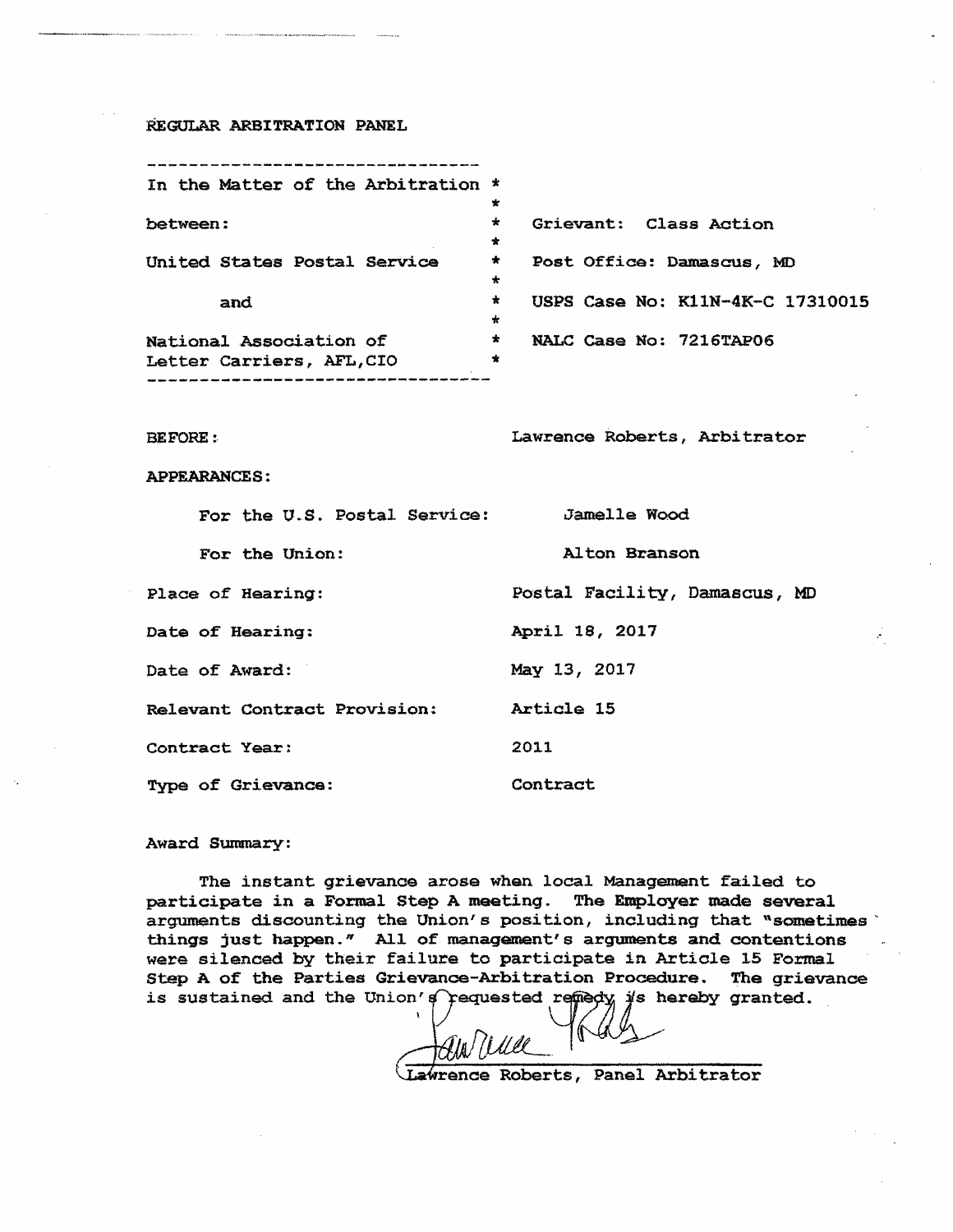SUBMISSION:

This matter came to be Arbitrated pursuant to the terms of the Wage Agreement between United States Postal Service and the National Association of Letter Carriers Union, AFL-CIO, the Parties having failed to resolve this matter prior to the arbitral proceedings. The hearing in this cause was conducted on 18 April 2017 at the postal facility located in Damascus, MD. Testimony and evidence were received from both parties. A transcriber was not used. The Arbitrator made a record of the hearing by use of a tape recorder and personal notes. The Arbitrator is assigned to the Regular Regional Arbitration Panel in accordance with the Wage Agreement.

## **OPINION**

## **BACKGROUND AND FACTS:**

This is a class action grievance filed on behalf of the Letter Carrier Craft working at Damascus MD postal facility. The matter arose when the Employer allegedly failed to meet at the Formal Step A of the Parties Article 15 Grievance-Arbitration Procedure.

More specifically, the Union alleges that Management failed to show up for a mutually agreed Formal Step A meeting following their receipt of the appeal by mail. The Union further claims that Management failed to contact the NALC Formal Step A Representative afterward.

Citing previous violations, the Union requests a monetary remedy in addition to a cease and desist order. While the Agency admits their non-participation in a Formal Step A Page 2 of 14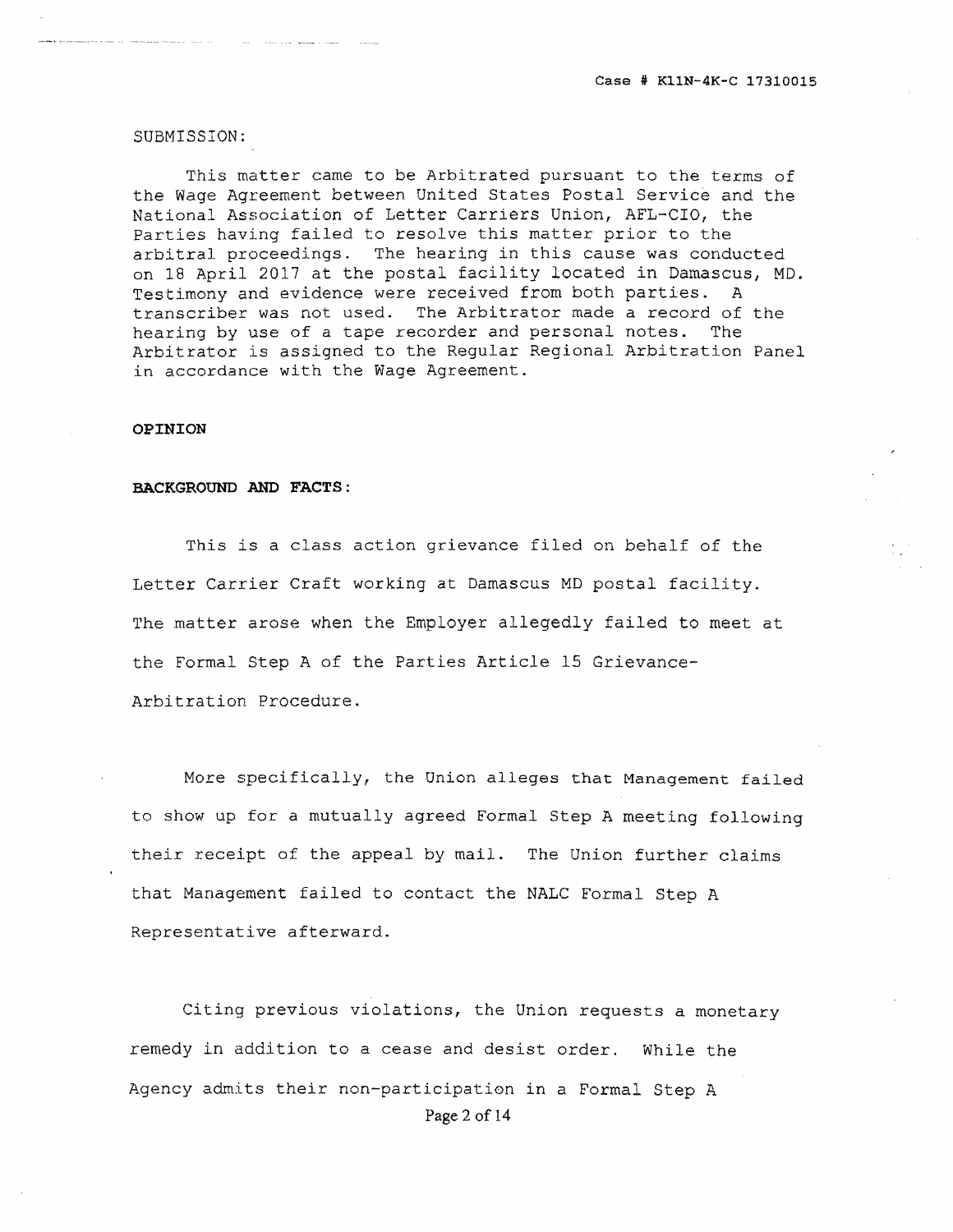meeting, they insist that any monetary award is inappropriate. Furthermore, the Employer insists that res judicata applies to this instant case in that, this matter was settled by a previous Step B Decision.

It was found the matter was properly processed through the prior steps of the Parties Grievance-Arbitration Procedure of Article 15, without resolve. The Step B Team reached an impasse on 22 December 2016. Therefore, the matter is now before the undersigned for final determination.

At the hearing, the Parties were afforded a fair and full opportunity to present evidence, examine and cross examine witnesses. The record was closed following the submission of oral closing arguments by the respective Advocates.

## **JOINT EXHIBITS:**

1. Agreement between the National Association of Letter Carriers Union, AFL-CIO and the OS Postal Service.

2. Grievance Package

## **UNION'S POSITION:**

In their opinion, the Union will prove they did everything in accordance with the National Agreement when the case was appealed to the Formal Step to be heard and more, yet Management failed to meet with the Union's Forma Step A Representative.

The Union views this violation as a repetitive contractual violation and do deem this to be an egregious violation after the supervisor had received proper notification of the appeal.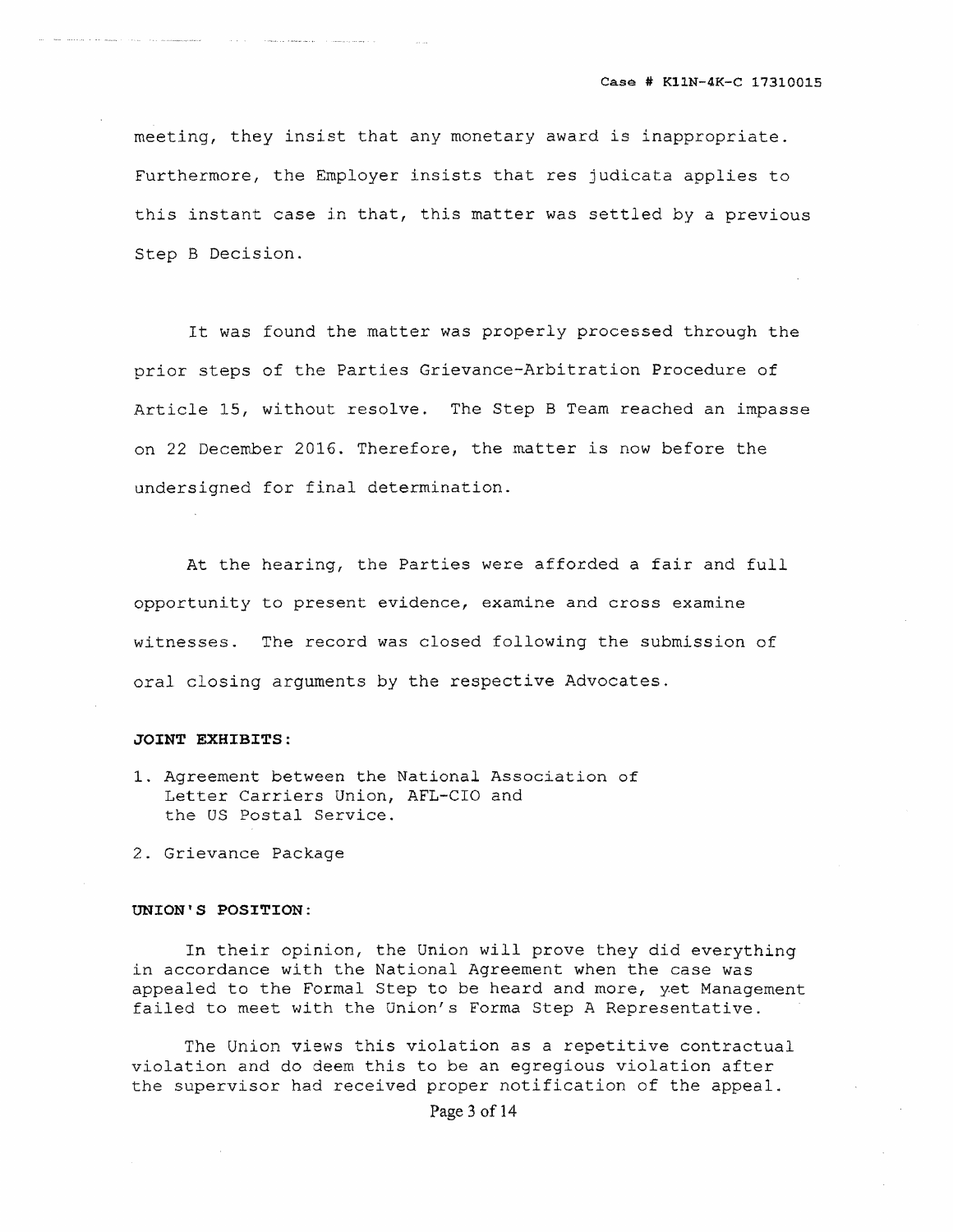From the Union's perspective the evidence will prove that this was a very serious breach of our collective bargaining agreement. As implied by the Union the actions of the supervisor were deliberate and egregious.

The Union also notes that because Management failed to meet with the Union Representative, they also failed to provide any contentions to support their position. Additionally, the Union also asserts that Management also failed to provide any supporting evidence or documentation at both the Informal and the Formal Step of the grievance process.

In that light, the Union ask that no weight be provided to the position taken by the Management Step B Representative.

It is the Union's position that Management gave up its contractual rights to present a case against the Union here today because they failed to do so at the Informal and Formal steps of the grievance process.

The Union also believes that due to the fact that there was no position put forth by Management at the Informal and Formal Step, the Step B Representative cannot put forth any additional arguments. The Union also argues the Employer position cannot be considered as it becomes new information and argument put forth for the first time in arbitration.

Lastly the Union would also note that by not providing any contentions or evidence in the case file to support their position, Management has not taken a position with regards to the Union's case or requested remedy.

As a settlement, the Union requests a compensatory remedy seeking contractual compliance. To that end, the Union requests that Management pay NALC Local Branch 3825 a lump sum of three hundred dollars (\$300) for Management's failure to meet at the Formal Step A of the Dispute Resolution Process as well as a cease and desist order for failing to comply with Article 15 and their obligation to meet at Step A of the dispute Resolution process.

#### **COMPANY'S POSITION:**

The Employer initially raises an arbitrability issue based on the doctrine of res judicata. It is Management's claim that this instant grievance is asking for a resolution of an issue that has been previously settled via another Step B Decision labeled KIIN-4K-C 17102742.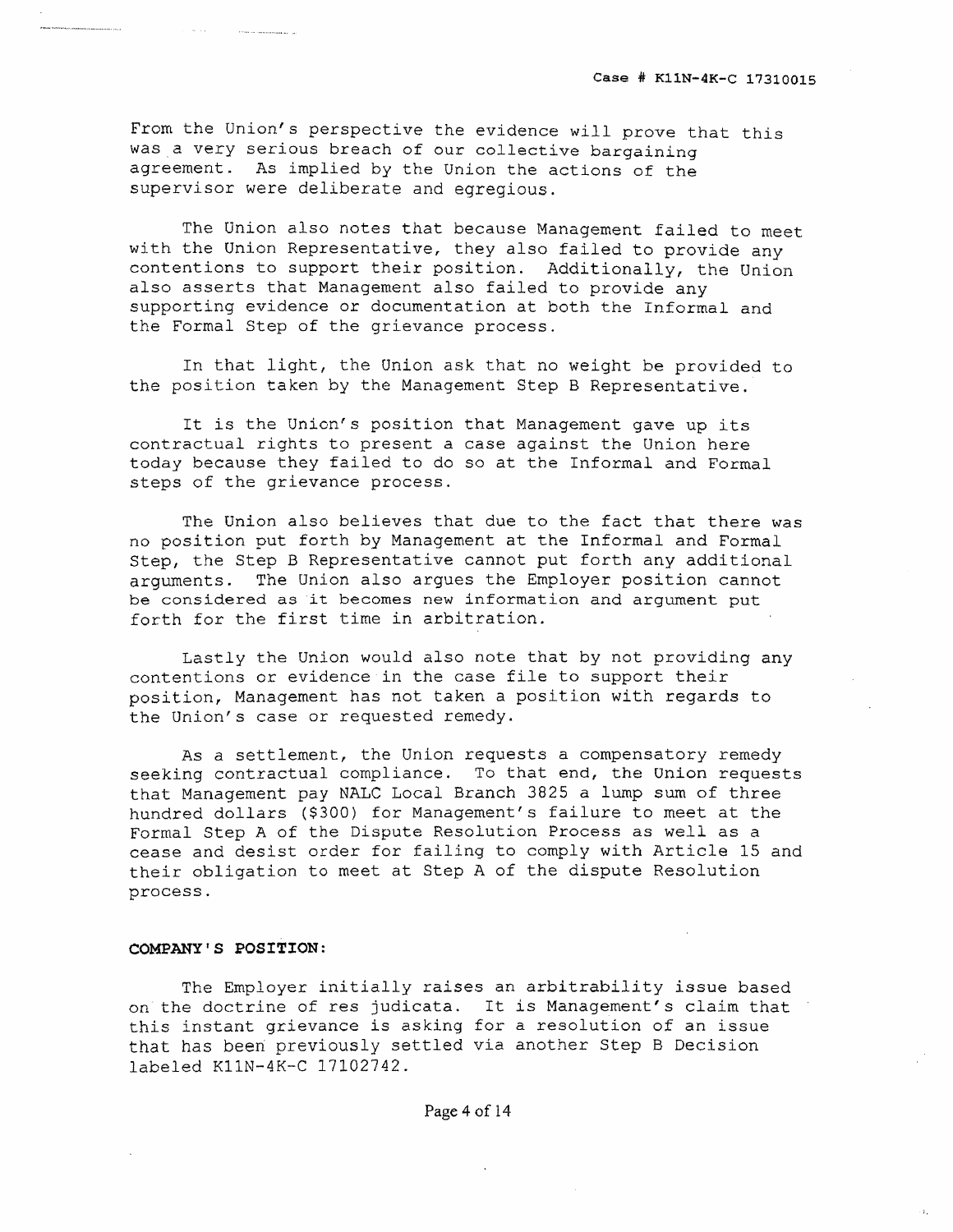The Agency insists this matter has already been settled and cannot be re-litigated.

Regarding the merits, it is Management's position that many of the previous instances regarding failure to meet occurred some ten (10) years ago.

The Employer acknowledges the failure to meet was a previous issue, however, currently, the same is not a major issue at the Damascus facility. The Postal Service is aware of this arbitrator's previous rulings regarding this very subject. But with that in mind, the Service asks the arbitrator to review the facts of this specific case.

It is the assertion of the Employer this case is not an egregious overstep and certainly does not equate to the threehundred-dollar remedy requested by the Union.

Management argues there was no methodology as to how the Union came up with such a random dollar amount.

It is the Agency's position today to focus back on what the Parties Agreement has already told us. According to the Joint Contract Administration Manual, the Employer insists that very specific instructions are given when talking about what happens when we fail to meet.

The Service insists the National Agreement was agreed to by both Parties and those same Parties recognize the fact that sometimes these things happen. And with that, it is the assertion of Management that those same Parties have also agreed to a remedy when these things happen.

And in this case, the remedy is that the Union move forward with the case at hand. The Agency insists that when monetary remedies are added to matters that have already been decided, it changes as to how we position ourselves in the procedure.

The Agency suggests this Local Onion uses a case such as this to boast and brag about what they are doing to the Postal Service. Instead, the Employer suggests the Union should respect the language of the Parties Agreement in attempting to settle differences. The Employer asks this Arbitrator to visit the Local Union's website to view the boasting and bragging previously mentioned.

It is Management's position that yes, while there has been trouble in certain instances, such occurrences were at a different time and under a different Postmaster.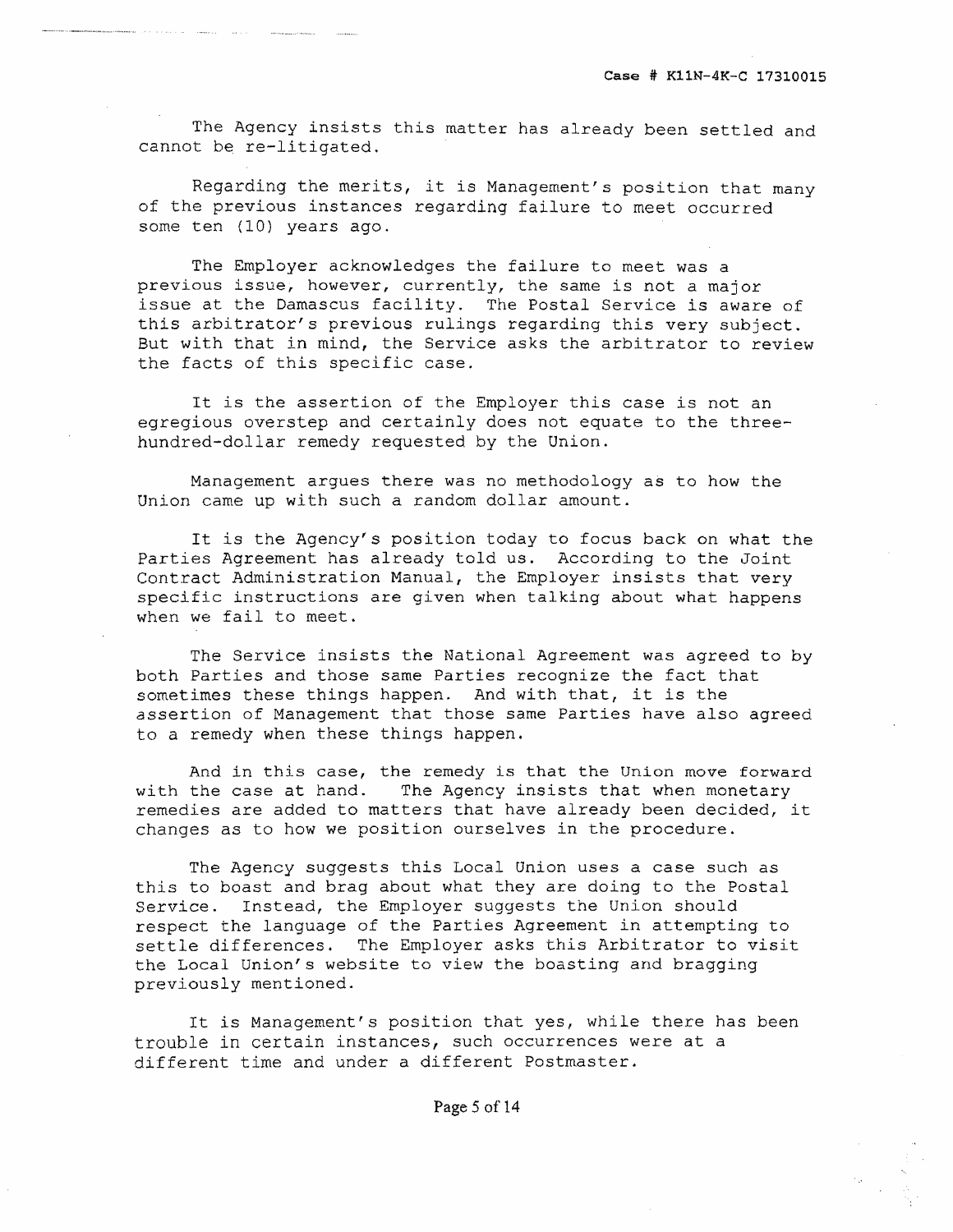Management claims there is no evidence in this case that would illustrate any egregious actions were committed by the Employer in any instance. The Employer insists there is no egregious violation in this instant case.

The Employer does not disagree with the Union's claim of what happened, instead, insists the Agreement provides a clear direction as to what happens when the Parties fail to meet.

Management mentions the other cases placed into this file by the Union have nothing to do with the Damascus facility.

The Employer Advocate insists that sometimes the failure to meet just happens and in this particular case, it was just a single occurrence.

It is pointed out by the Advocate that Management is fully aware of the language of Article 15.2. However, Management also mentions that the negotiating Parties also realized that certain situations do occur and both Parties at the National Level agree to the language of Article 15.3.

The Agency insists this case today is certainly not deserving of any sort of monetary remedy. It is the position of the Postal Service that the instant file does not equate to a three hundred dollar penalty.

The Agency requests the grievance and the requested remedy be denied in its entirety.

## **THE ISSUE:**

Did Management violate Articles 15 of the National Agreement when grievance #72-16-TAP06 was appealed to Formal Step A and Management failed to appear for a Formal A Meeting? If so, what is the appropriate remedy?

#### **PERTINENT CONTRACT PROVISIONS:**

# ARTICLE 15 GRIEVANCE-ARBITRATION PROCEDURE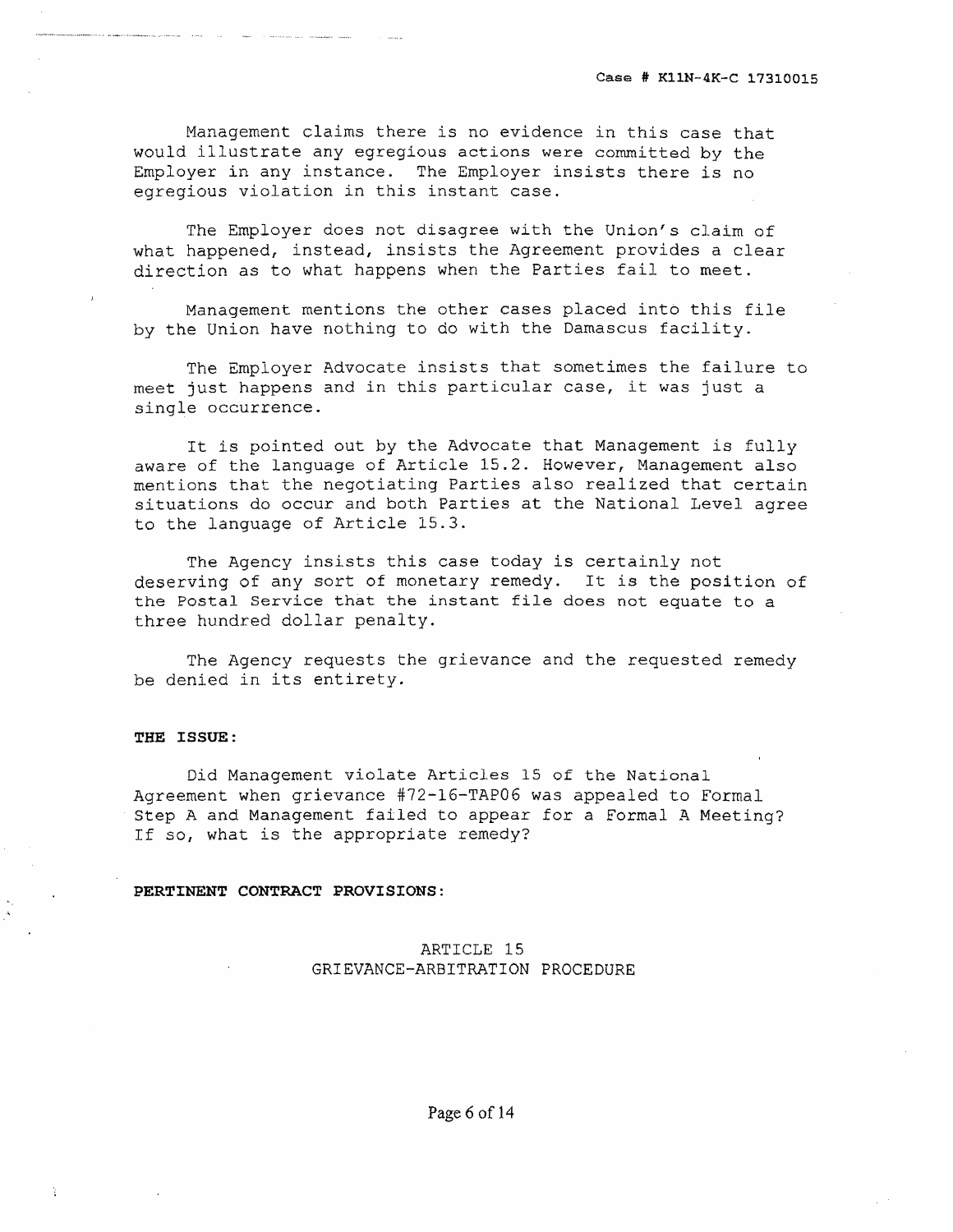#### **DISCUSSION AND FINDINGS**

Initially, the Employer introduced a procedural argument based on the doctrine of res judicata. Management's procedural foundation was based on the following language of a previous Step B Decision, styled 72-16-TAP04, dated 24 October 2016, wherein the pertinent part of that Decision reads:

\\ **The Team agrees that Management failed to properly meet under Article 15. Management shall adhere to the relevant provisions of Article 15 reqarding meeting at Formal Step A in order to preclude future similar violation. Future documented failures to meet may be subject to additional remedies."** 

I disagree with the Employer's procedural assertion in this matter. Primary is the fact the Employer failed to raise such a contention earlier in the Procedure, namely at the Formal Step A meeting. It was obvious the Employer did not participate at that Step. And secondly, the last sentence of that settlement, mentioned above allows for additional remedies.

The Union is correct in their contention the remainder of the Employer's opening statement is new argument. In my view, the Employer should have first entered such an argument at the Formal Step A of this particular grievance. Instead, as the Union again correctly pointed out, the Employer failed to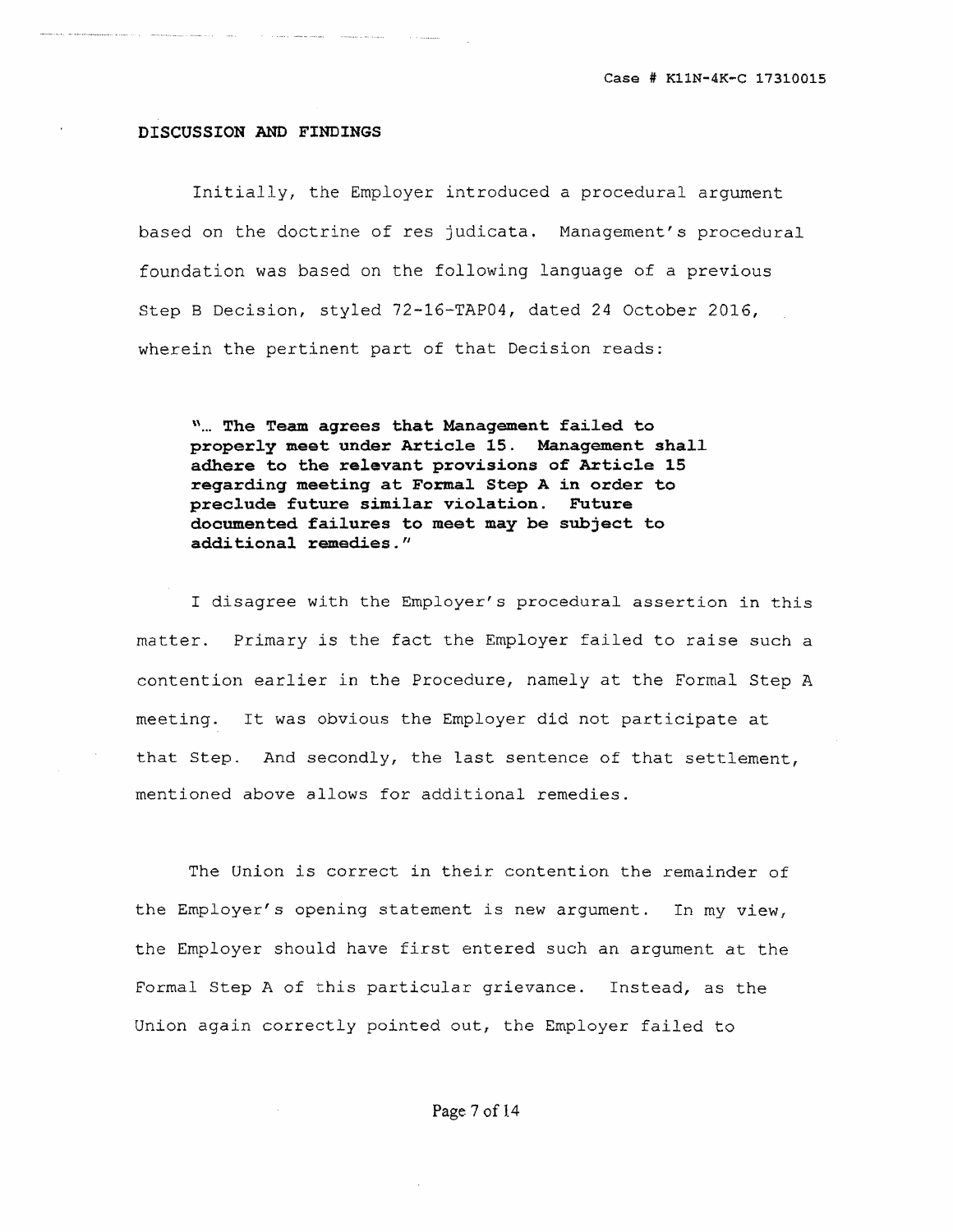participate or for that matter, make any effort to reschedule that Formal A Meeting.

Furthermore, the Union is also correct in pointing out that, at Step B, only additions and corrections to the record can be made. Without an existing record in the first place, there is absolutely no room to make any additional arguments or corrections. The Employer position, presented in their opening statement, becomes new argument and is therefore rejected in its entirety for that reasoning.

As I have stated in many of my prior Decisions, the language of Article 15.2 Formal Step A {d) is absolute. The placing of the word **"shall"** in Paragraph d makes the language mandatory instead of optional. This language requires both Parties to **"make a full and detailed statement of the facts."**  Article 15.2 Step B allows for **"additional facts and oontentions,"** however, the language makes it clear that any additional facts and contentions are to be merely a supplement to that full and detailed statement required at the Formal A. And either Party that fails to abide by the directive of that Formal Step A language is at a clear disadvantage in any case. Nonetheless, the moving Party, regardless of circumstance, is required to meet that contractual burden of proof requirement.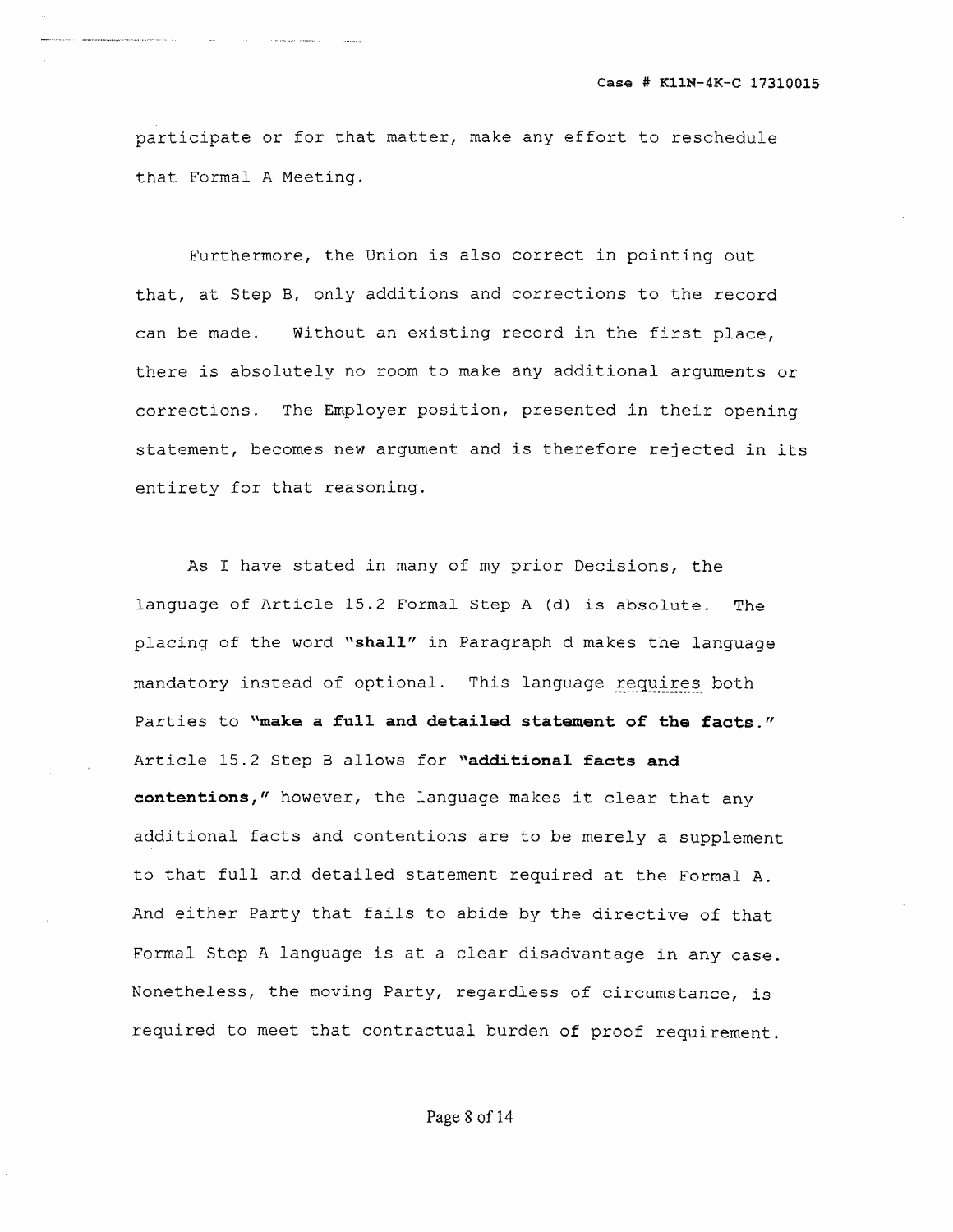However, even though the Employer fails to participate and present a position, the particular grievance does not automatically default in the Union's favor. Instead, the Union, being the moving Party, is still required to meet the required burden of proof. And in this matter, I am of the considered opinion the Union has overwhelmingly and convincingly met that requisite requirement.

I was not convinced the Employer's failure to participate in this instant case was egregious, yet, it was quite clearly deliberate in nature. It was obvious to me the Employer was aware of the Union's intent to schedule the Formal A Meeting. I was also convinced the Employer simply failed to offer any type of reply to the Union concerning that Formal A Meeting. And such an action can be labeled as nothing other than deliberate and intentional.

There is absolutely no valid reason for either Party to simply fail to participate at the Formal Step A Meeting. I understand that animosity sometimes exists between certain advocates and/or that oftentimes it is virtually impossible to sync two different calendars for various reasons. However, in that same light, the virtual majority of cases that I've decided have some sort of mutual agreement to extend the time limits within the record.

## Page 9 of 14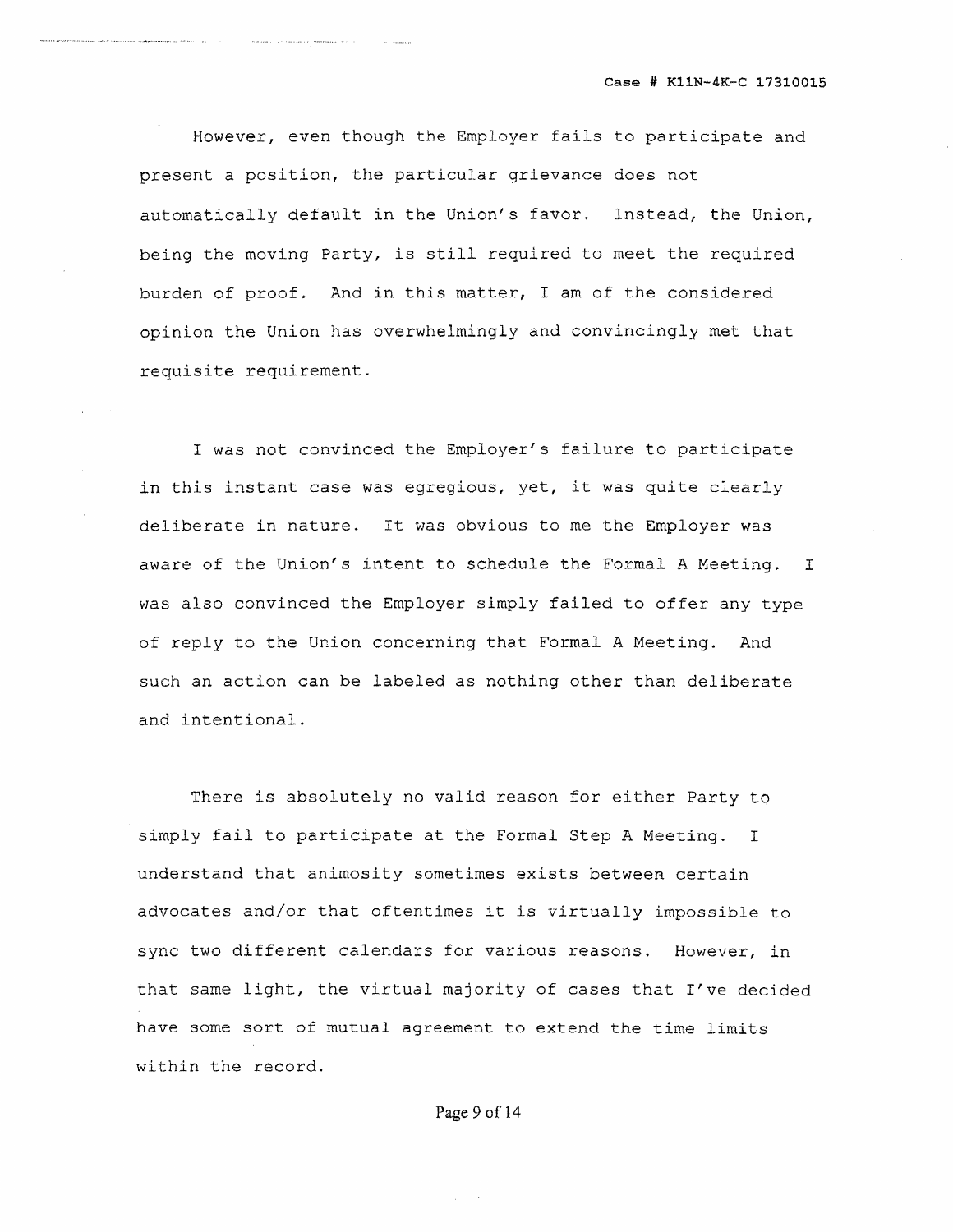Case # KllN-4K-C 17310015

The language of Article 15.3.b simply moves the grievance forward should the Employer fail to participate in any of the Steps, including Formal Step A. However, the failure by the Employer to participate in that Formal Step A also bars them from presenting any future argument or contention in that Article 15 process. And to some degree, I would hope this would encourage Employer participation. I have yet to experience a matter wherein the Employer failed to present Formal Step A arguments and contentions yet remained successful in the final outcome of that particular case.

And in this matter, the Employer failure to present a Formal Step A argument or contention mutes any argument made by the same at arbitration.

This record contains a list of previous settlements, dated 2008 and 2009, relating to similar issues. And those previous settlements have had little impact on my decision in this matter. Instead, it does prove this issue was absent between the Parties herein for a period of years. But what does have an impact in my decision is the last sentence in the more recent Step B Decision previously cited above. The Parties therein agreed that **"future documented failures to meet may be subject to additional remedies."**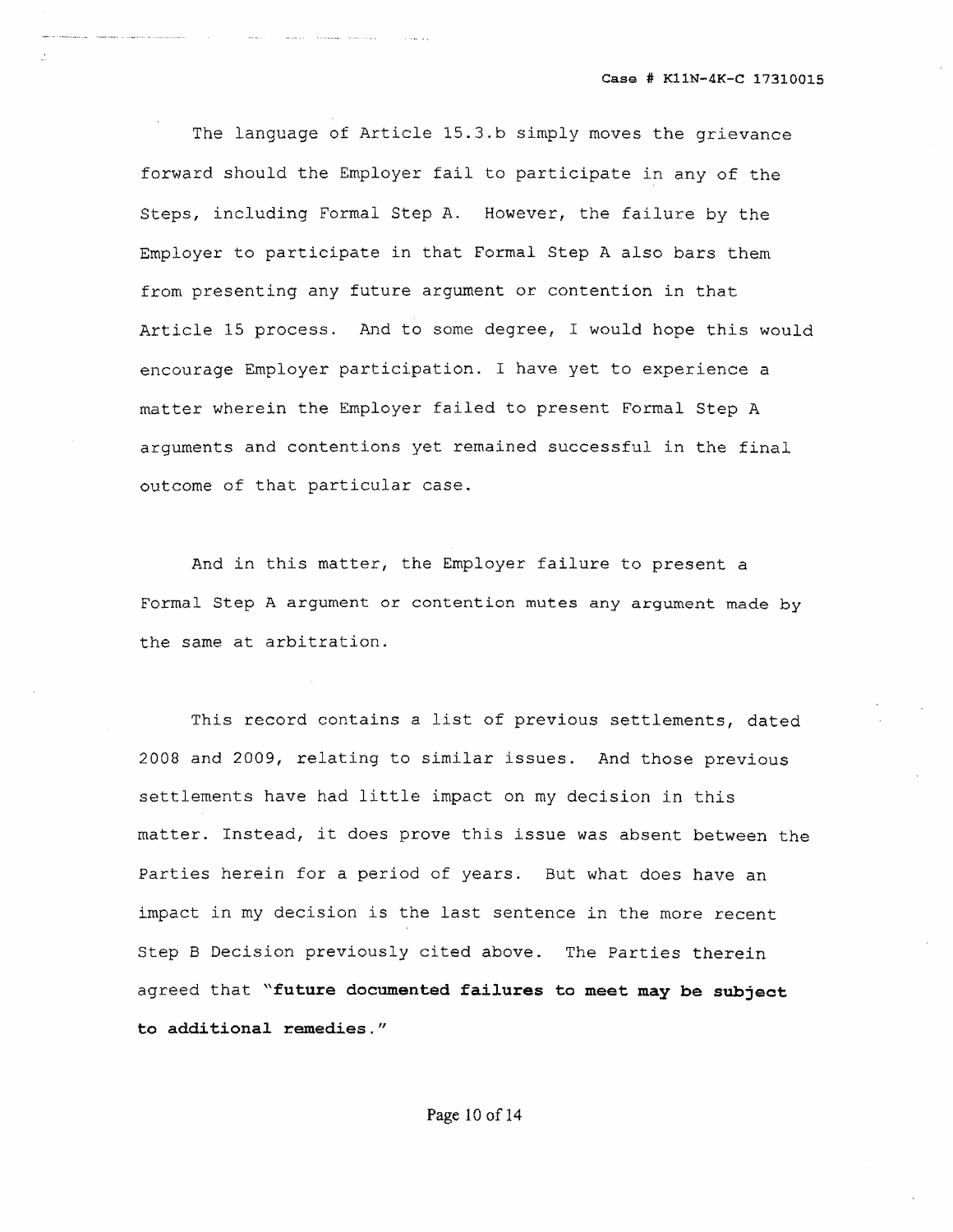And in this case, the Union presented evidence that would certainly be subject. to such a remedy. More importantly the Employer failed to offer any opposition via their elected absence from the Formal Step A process. And paramount, the Union's requested remedy is only considered reasonable.

 $\sim 1000$  km s  $^{-1}$ 

nes e electronomiquan

I was convinced that an old issue of conflict between these local Parties has again resurfaced. The Decision written by the Step B Team cited above is reasonable and in accord with the Parties Agreement. And with that in mind, I see no reason not to characterize this instant dispute as a **"future documented failure"** that deserves additional remedies for the purpose of ensuring compliance hereinafter into the future.

The Union's requested remedy will be granted in full. Additionally, I believe a clear explanation as to the meaning and intent of a cease and desist order would be beneficial to the Parties. It means stop. It means immediately. It means to cease from the same action hereinafter into the future, without excuse. Compliance with this order is mandatory.

The case file indicates this violation was not an isolated occurrence. The incident date of the instant grievance was 5 October 2016. A previous Step B Decision found in Joint Exhibit 2, indicates an incident date of 9 September 2016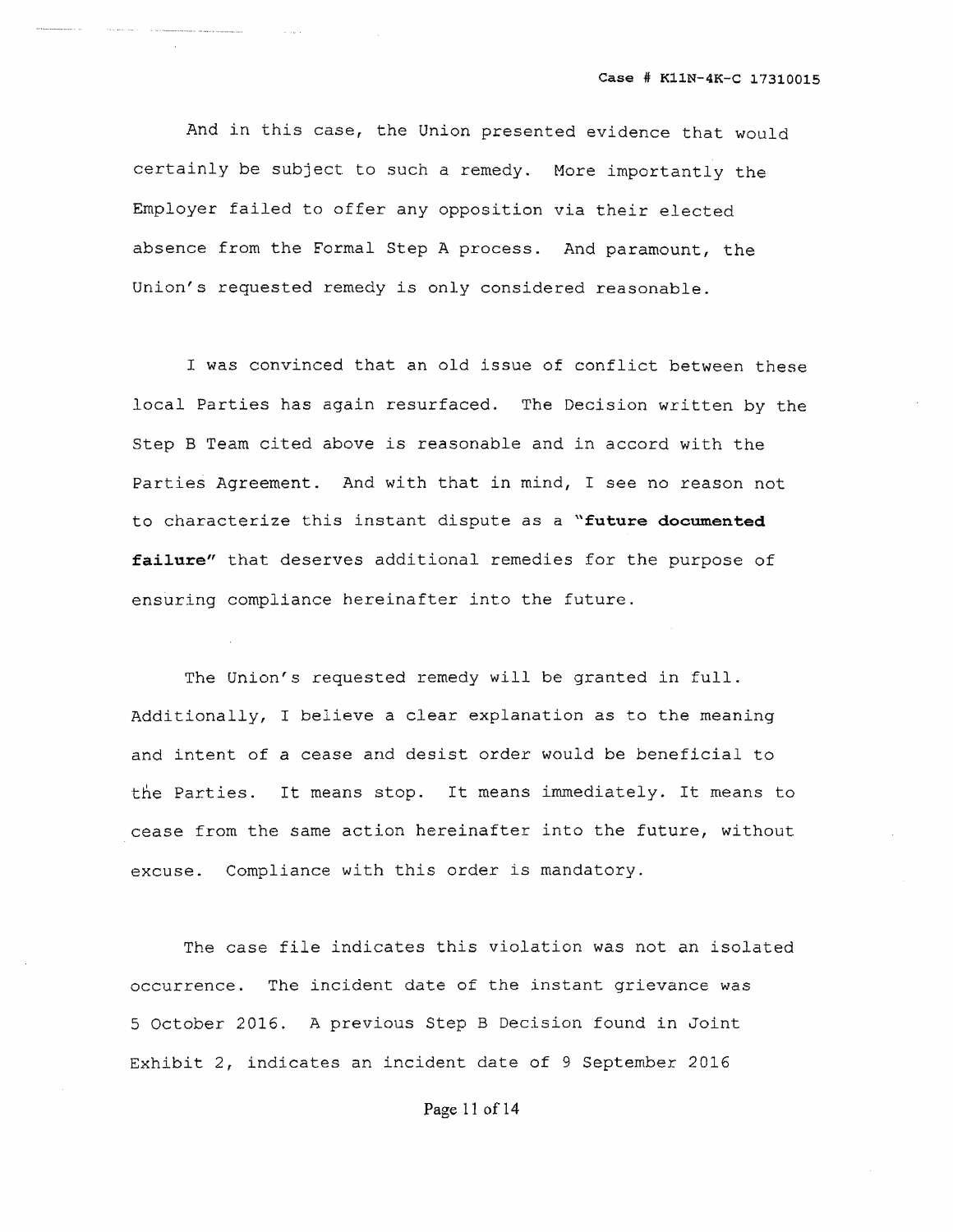wherein the Employer failed to meet at Formal Step A. This record also indicates the Employer bypassed another Formal Step A Meeting, relating to an entirely different issue on a dispute initiated on or about 6 August 2016.

In closing, I would feel remiss leaving this discussion without mentioning a comment made by the Employer Advocate. When referencing the Employer's failure to meet with the Union at Formal Step A, the Employer Advocate stated that "sometimes **these th:inqs happen."** I disqgree. The Parties herein have engaged in a written Wage Agreement. The entire purpose of Article 15 is to engage both Parties toward a resolution of any conflict at the earliest practical time. There is absolutely no excuse for a violation of this particular Section. Participation at Article 15.2 Formal Step A (d) is mandatory. This is also reinforced by the language of Article lS.3.C whereby the Parties are provided an option to mutually agree to an extension period of the time limits.

This is a clear directive of the Parties Agreement and is therefore compulsory, albeit without any other option. A full and detained exchange of facts, arguments and contentions by the respective Parties must be mutually exchanged at this Formal step A meeting. If not done so, the non participant relinquishes their right to make any argument forward in the process.

Page 12 of 14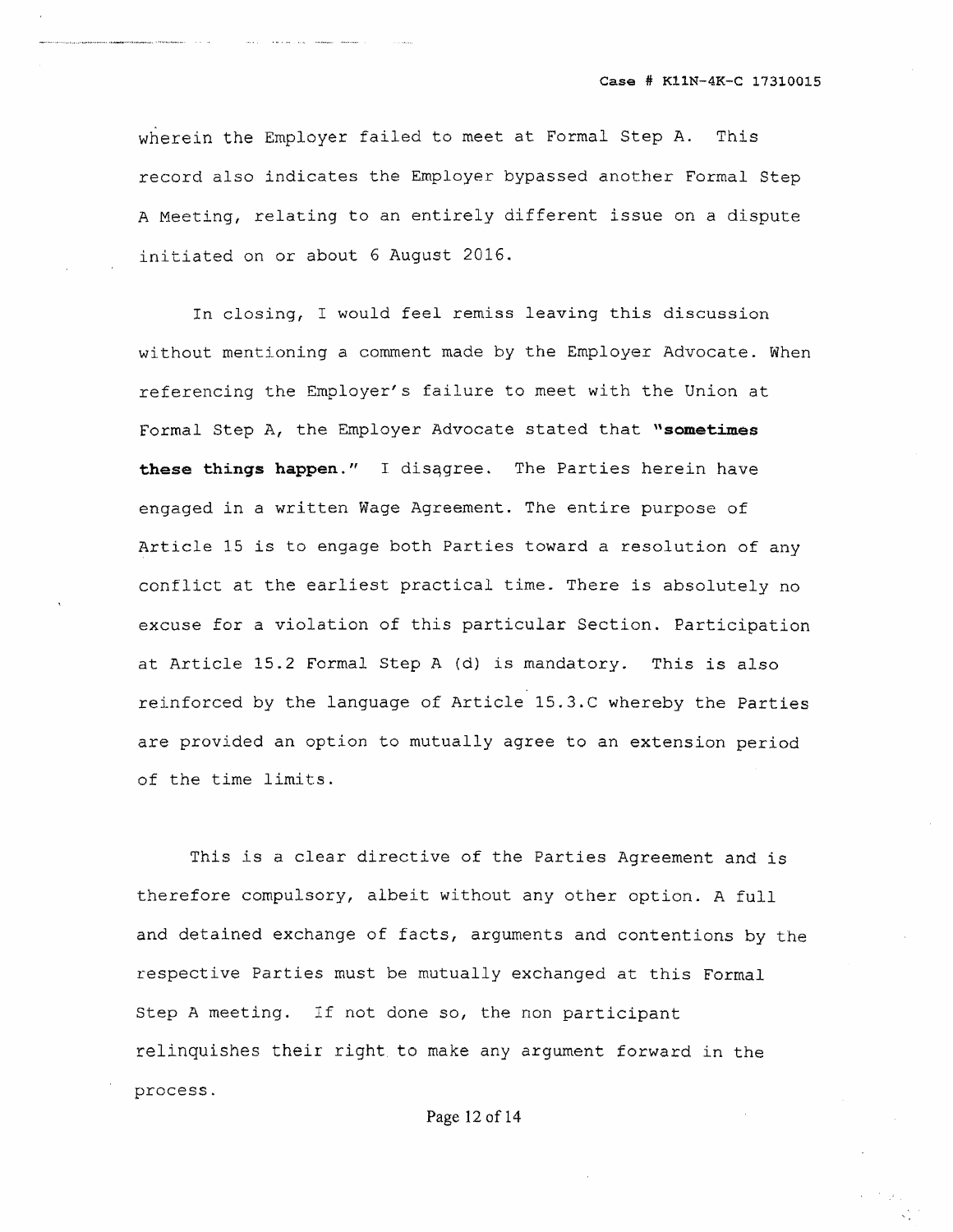And when this language is habitually disregarded, the remedy must escalate proportionally to encourage future compliance. Habitual in this case is based on the recent history'of those Step B Decisions previously mentioned. The Employer may insist that such a remedy seems somewhat punitive, however, in that same breath, their failure to follow unambiguous language may seem as punitive to the opposing party as well.

The Union's requested remedy is hereby granted in its entirety. Management shall pay NALC Local Branch 3825 a lump sum of three hundred dollars (\$300) for Management's failure to meet at the Formal Step A of the Dispute Resolution Process. Management at this Damascus facility is hereby ordered to cease and desist from any similar violations hereinafter into the future. Any further violations should result in an escalated monetary award.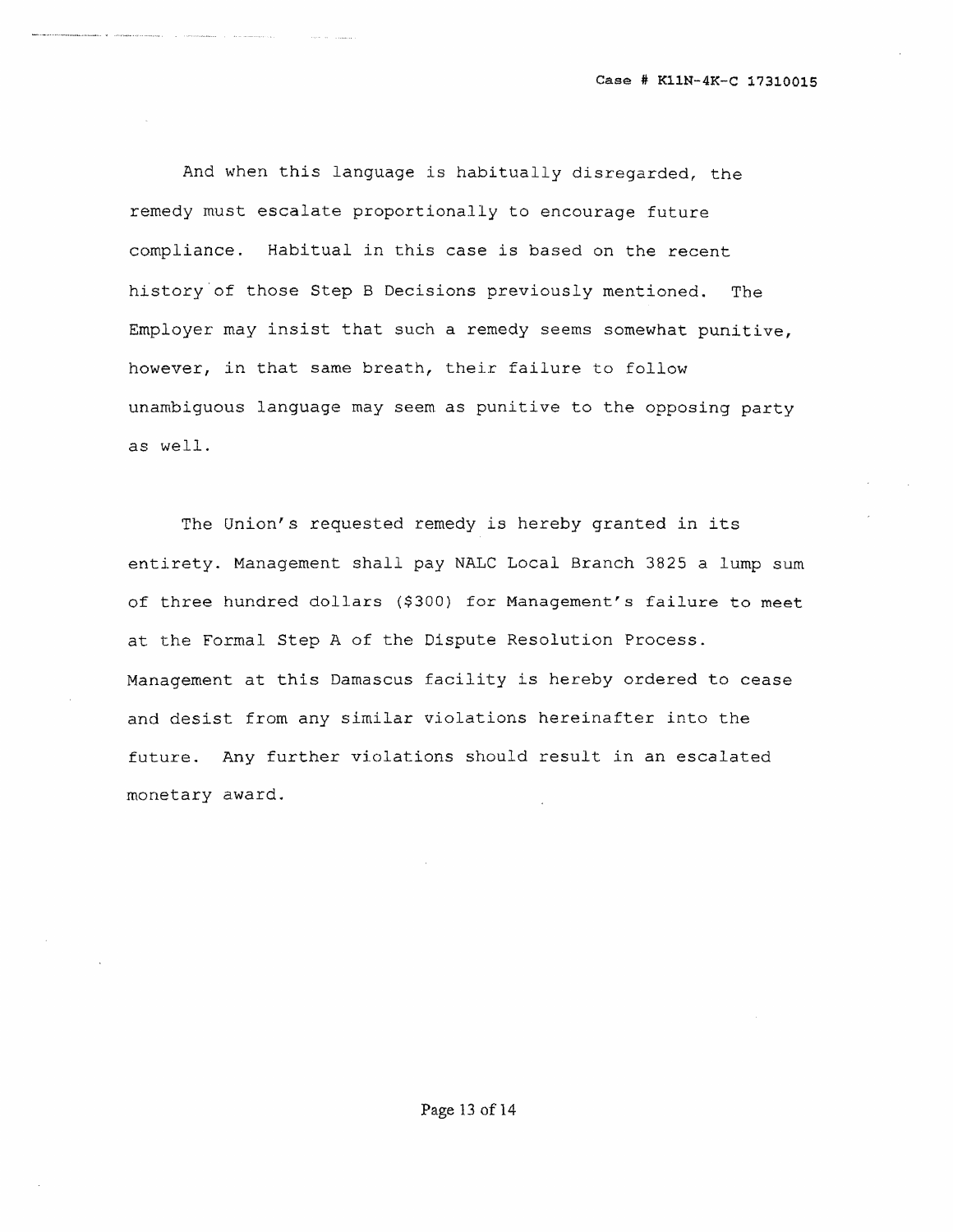AWARD

The grievance is sustained in its entirety.

Dated: May 13, 2017 Fayette county PA

 $\hat{\mathcal{A}}$  ,  $\hat{\mathcal{A}}$  ,  $\hat{\mathcal{A}}$  ,  $\hat{\mathcal{A}}$ 

 $\bar{\bar{z}}$